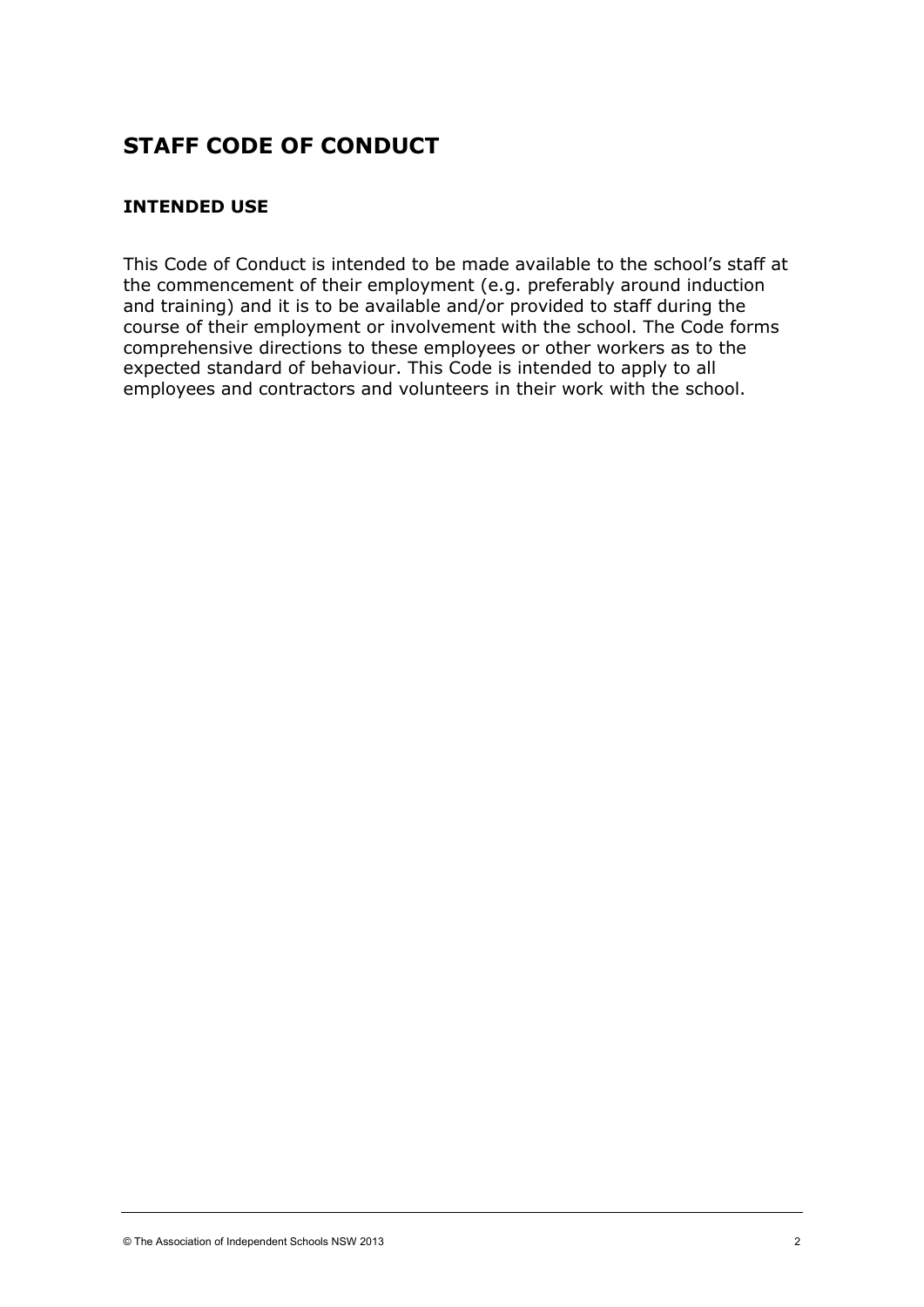## **CODE OF CONDUCT**

#### **PREFACE**

#### **Code of Conduct**

The aim of this *Code* is to outline the standards of behaviour expected of all employees of the School.

This *Code* does not attempt to provide a detailed and exhaustive list of what to do in every aspect of your work. Instead, it sets out general expectations of the standards of behaviour required.

This *Code of Conduct* applies to all employees of the School whether employed on a permanent, temporary or casual basis.

The *Code* places an obligation on all employees to take responsibility for their own conduct and to work with colleagues cooperatively to achieve a consultative and collaborative workplace where people are happy and proud to work.

#### **Who has to comply with the Code of Conduct?**

By accepting employment with the School, you must be aware of and comply with this *Code.*

Therefore, you must:

- (a) conduct yourself, both personally and professionally in a manner that upholds the ethos and reputation of the School;
- (b) comply with the School's policies and procedures;
- (c) act ethically and responsibly; and
- (d) be accountable for your actions and decisions.

#### **Contractors and Volunteers**

Contractors, consultants and volunteers working with the School must be aware of this *Code* and conduct themselves in a manner consistent with the conduct described in it. Conduct that is not consistent with the conduct set out in this *Code* may result in the engagement of a contractor, consultant or volunteer being terminated.

If you are engaging or managing external consultants, contractors or volunteers, it is your responsibility to make them aware of the School's expectations of conduct during the period of their engagement.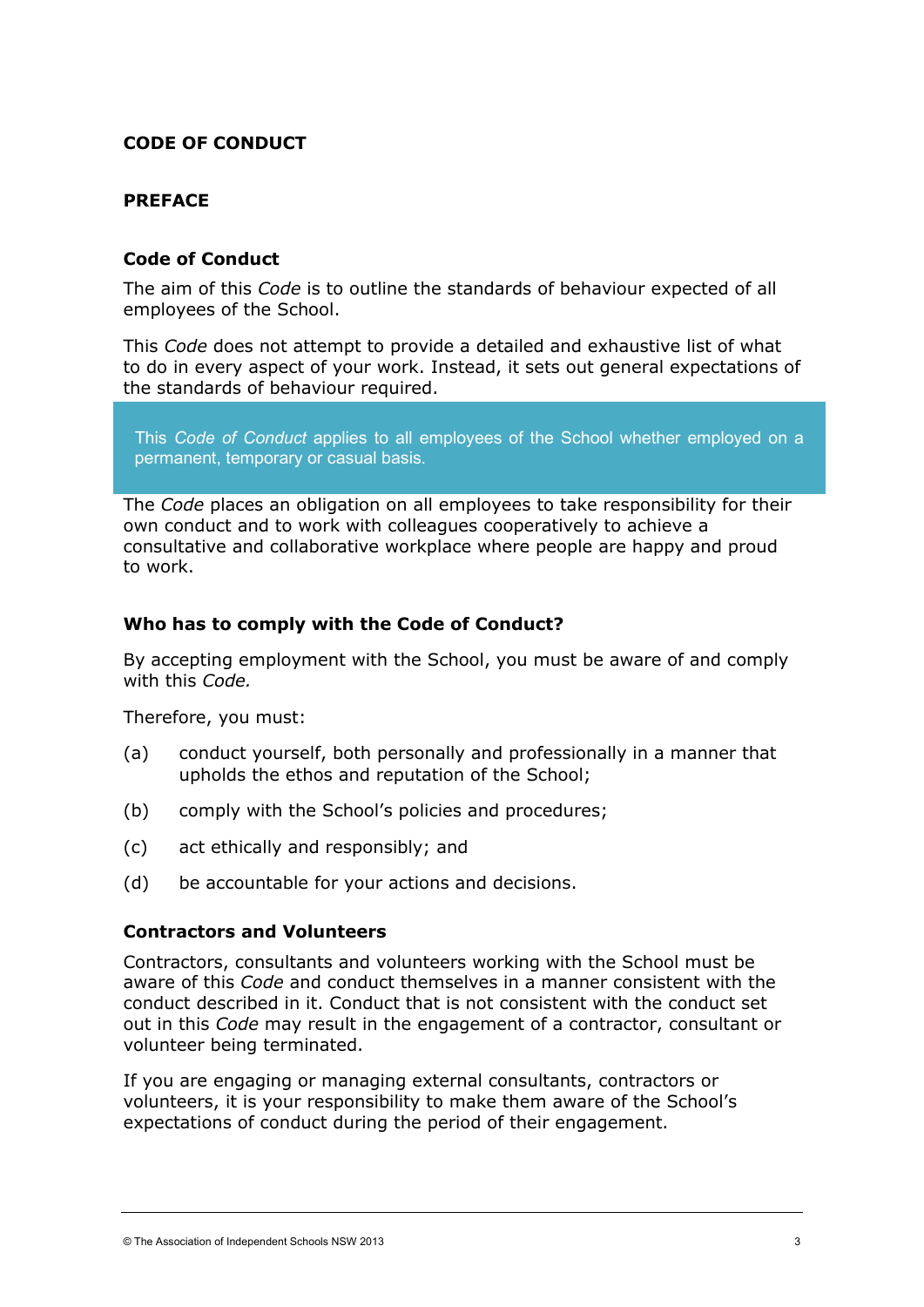#### **General**

This *Code* is not intended to be contractual in nature and does not impose any contractual obligations on the School. The School reserves the right at its sole discretion to vary or cancel this Code at any time.

Nothing in this Code should be taken to limit the circumstances in respect of which the School may take disciplinary action in respect of an employee.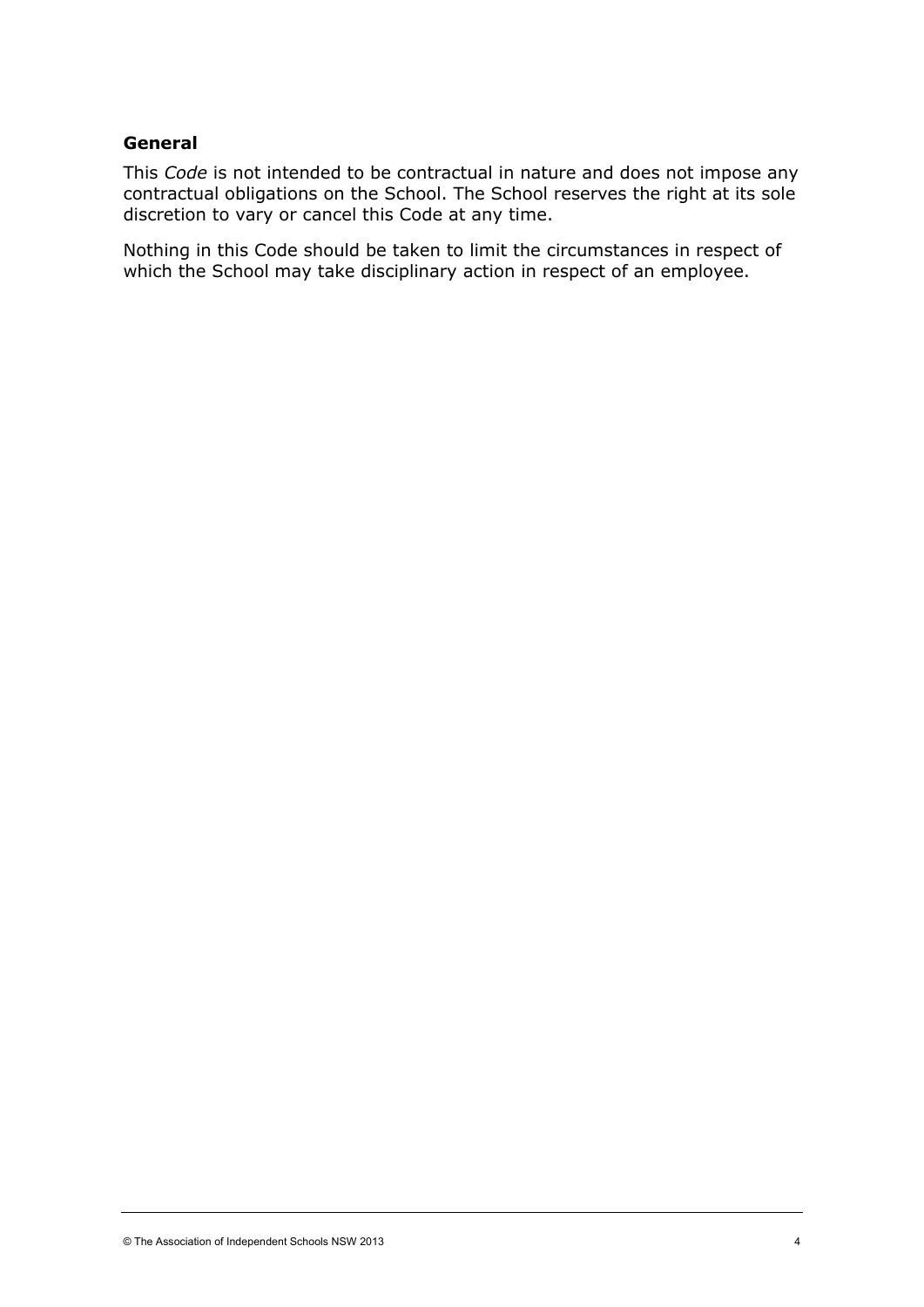#### **1. What is expected of you as an employee?**

As an employee, you should be aware of the School's policies and procedures, particularly those that apply to your work. Many of these are available online; others may be made available to you through induction and training and development programs.

If you are uncertain about the scope or content of a policy with which you must comply, you should seek clarification from your Principal or supervisor.

You should also be familiar with the legislation under which you are employed as this may specify requirements with which you need to comply.

#### As a School employee, you are expected to:

(a) perform your duties to the best of your ability and be accountable for your performance;

(b) follow reasonable instructions given by your supervisor or their delegate;

- (c) comply with lawful directions;
- (d) carry out your duties in a professional, competent and conscientious manner, while seeking suitable opportunities to improve your knowledge and skills, including through participation in relevant professional development;
- (e) act honestly and in good faith in fulfilling your duties;
- (f) be courteous and responsive in dealing with your colleagues, students, parents and members of the public;
- (g) work collaboratively with your colleagues; and
- (h) ensure that your conduct, whether during or outside working hours, is consistent with the ethos of the School and does not damage the reputation of the School.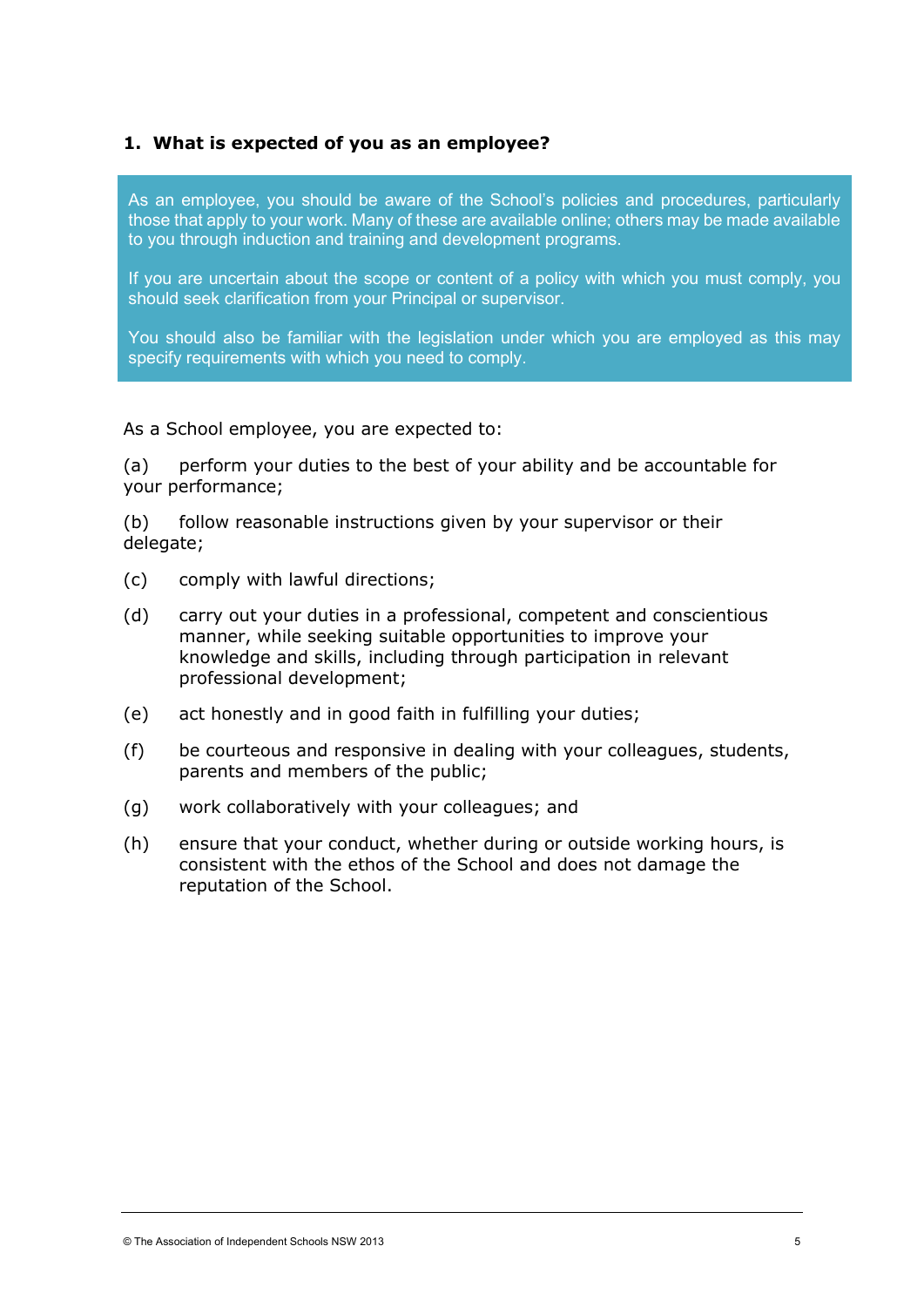# **2. What happens if I breach the Code of Conduct?**

- 2.1 The consequences of inappropriate behaviour and breaches of this *Code* will depend on the nature of the breach.
- 2.2 Employees should report possible breaches by colleagues to their supervisor or the **Principal**. If the possible breach is by their supervisor then it should be reported to the **Principal**.
- 2.3 Factors the School may consider when deciding what action to take may include:
	- (a) the seriousness of the breach;
	- (b) the likelihood of the breach occurring again;

(c) whether the employee has committed the breach more than once;

(d) the risk the breach poses to employees, students or any others; and

(e) whether the breach would be serious enough to warrant formal disciplinary action.

2.4 Actions that may be taken by the School in respect of a breach of the Code include management or remedial action, training or disciplinary action ranging from a warning to termination of employment. The school will reserve the right to determine in its entirety the response to any breach of this Code.

As a School employee, you hold a position of trust and are accountable for your actions.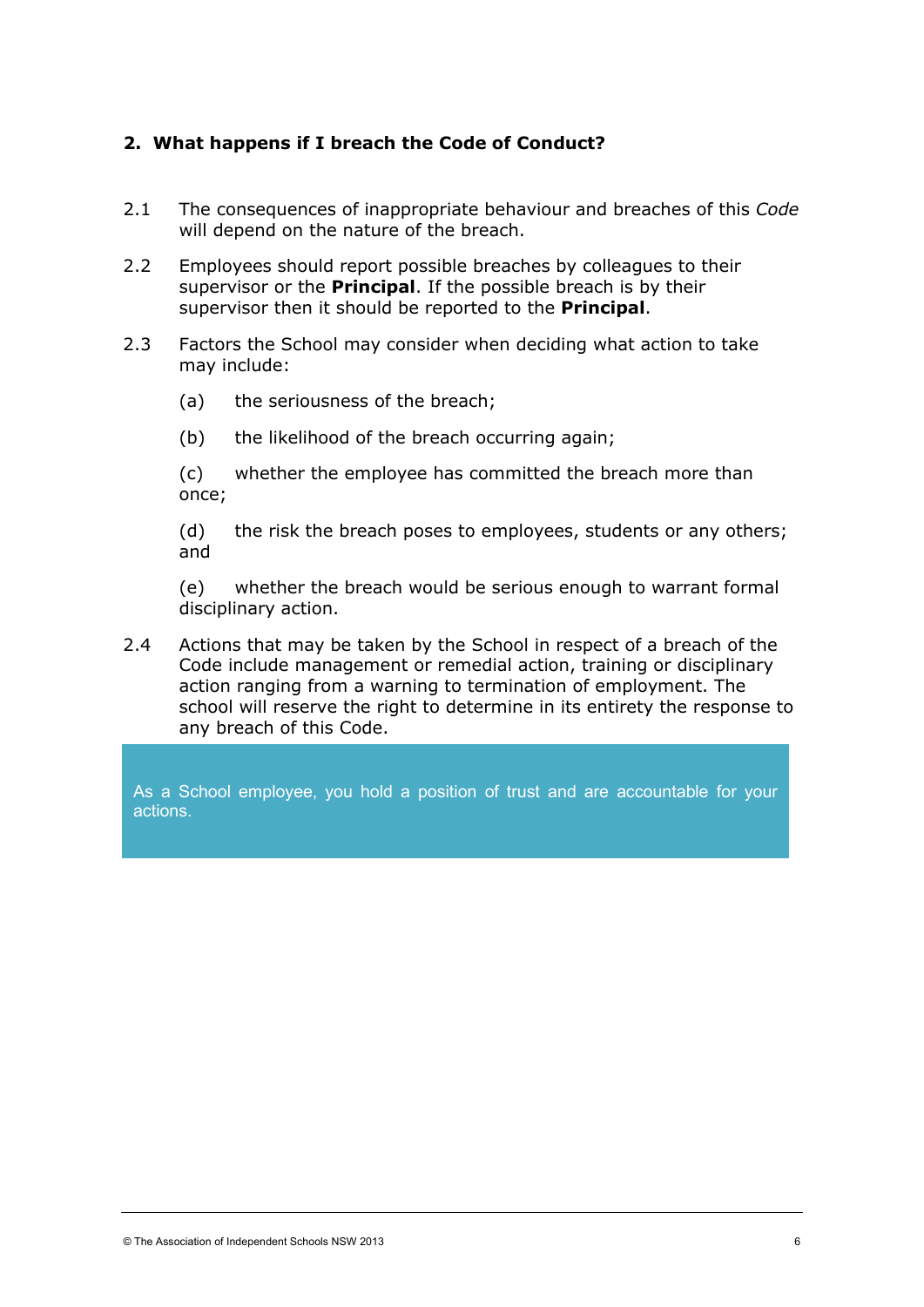# **3. REQUIRED REPORTING**

- 3.1 All employees are required to inform the Principal if they are charged with or convicted of a serious offence (those punishable by 12 months or more in jail). You must also inform the Principal if you become the subject of an Apprehended Violence Order.
- 3.2 If, through your employment with the School, you become aware of a serious crime committed by another person, you are required to report it to the Principal, who may be required to inform the police.
- 3.3 As a School employee, you must report to the Principal:
	- (a) any concerns that you may have about the safety, welfare and well-being of a child or young person;
	- (b) any concerns you may have about the inappropriate actions of any other employee, contractor or volunteer that involves children or young people;
	- (c) any concerns you may have about any other employee, contractor or volunteer engaging in 'reportable conduct' or any allegation of 'reportable conduct' that has been made to you; and
	- (d) if you become aware that an employee, contractor or volunteer has been charged with or convicted of an offence (including a finding of guilt without the court proceeding to a conviction) involving 'reportable conduct'; and
	- (e) if you become the subject of allegations of 'reportable conduct' whether or not they relate to your employment in the School.
	- (f) if your Working With Children Check clearance is cancelled or if you are or become a *disqualified[1](#page-5-0)* person from working or volunteering with children.

You should refer to the School's *Child Protection Policy* for further information about these obligations.

3.4 Please note that teachers and some other employees have mandatory reporting obligations under the *Children and Young Persons (Care and Protection) Act* 1998 (NSW) where they have reasonable grounds to suspect a child under the age of 16 years is at risk of significant harm and have current concerns about the safety, welfare and wellbeing of the child. You should refer to the School's *Child Protection Policy* for further information about these obligations.

<span id="page-5-0"></span><sup>&</sup>lt;sup>1</sup> As defined in the *NSW Child Protection (Working With Children) Act 2012* Section 18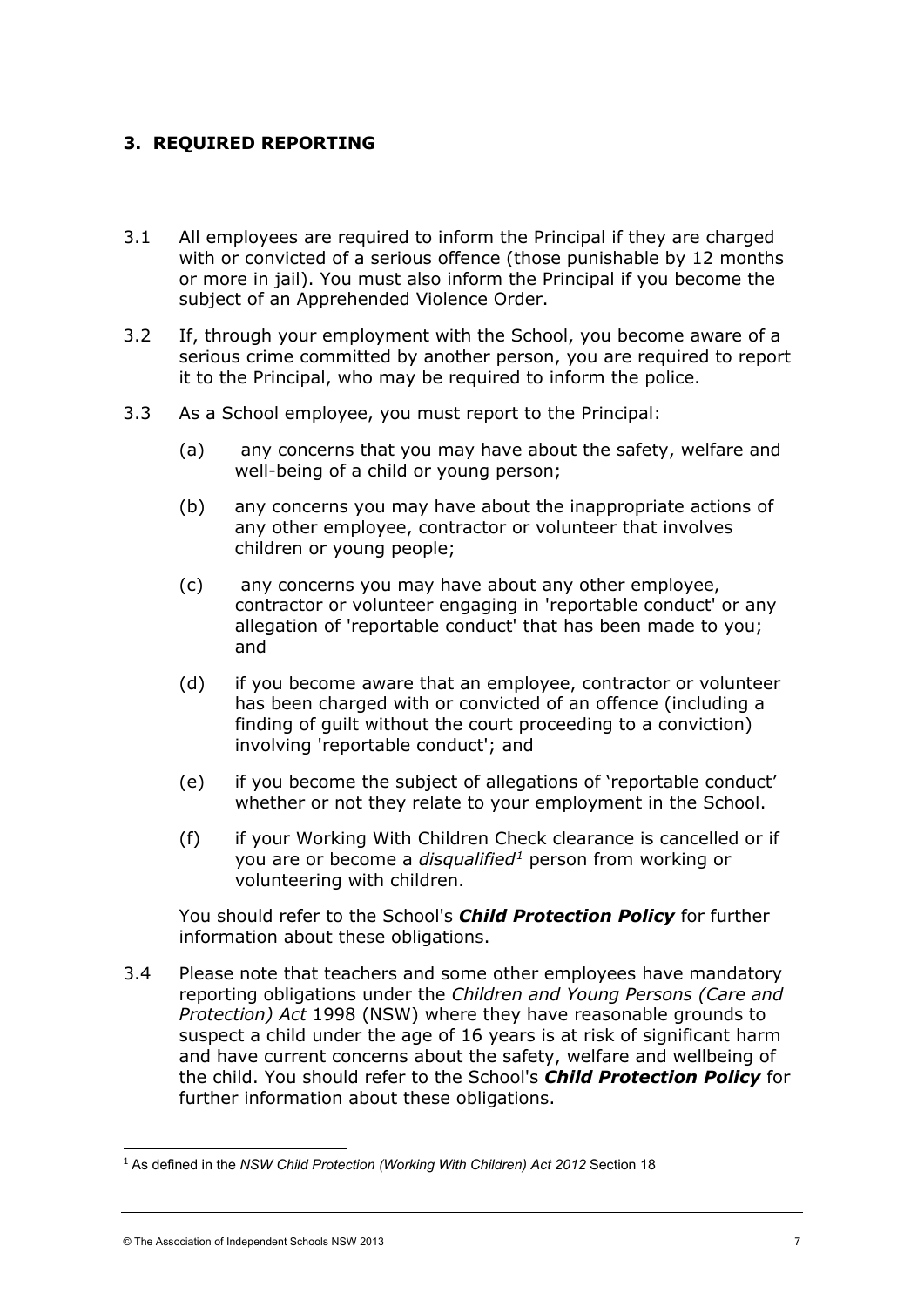The School expects employees to treat each other with respect and courtesy. Our daily interaction with others reflects on the School's reputation. Therefore, all employees are expected to be approachable, courteous and prompt in dealing with other people, including students, parents, other employees and members of the community.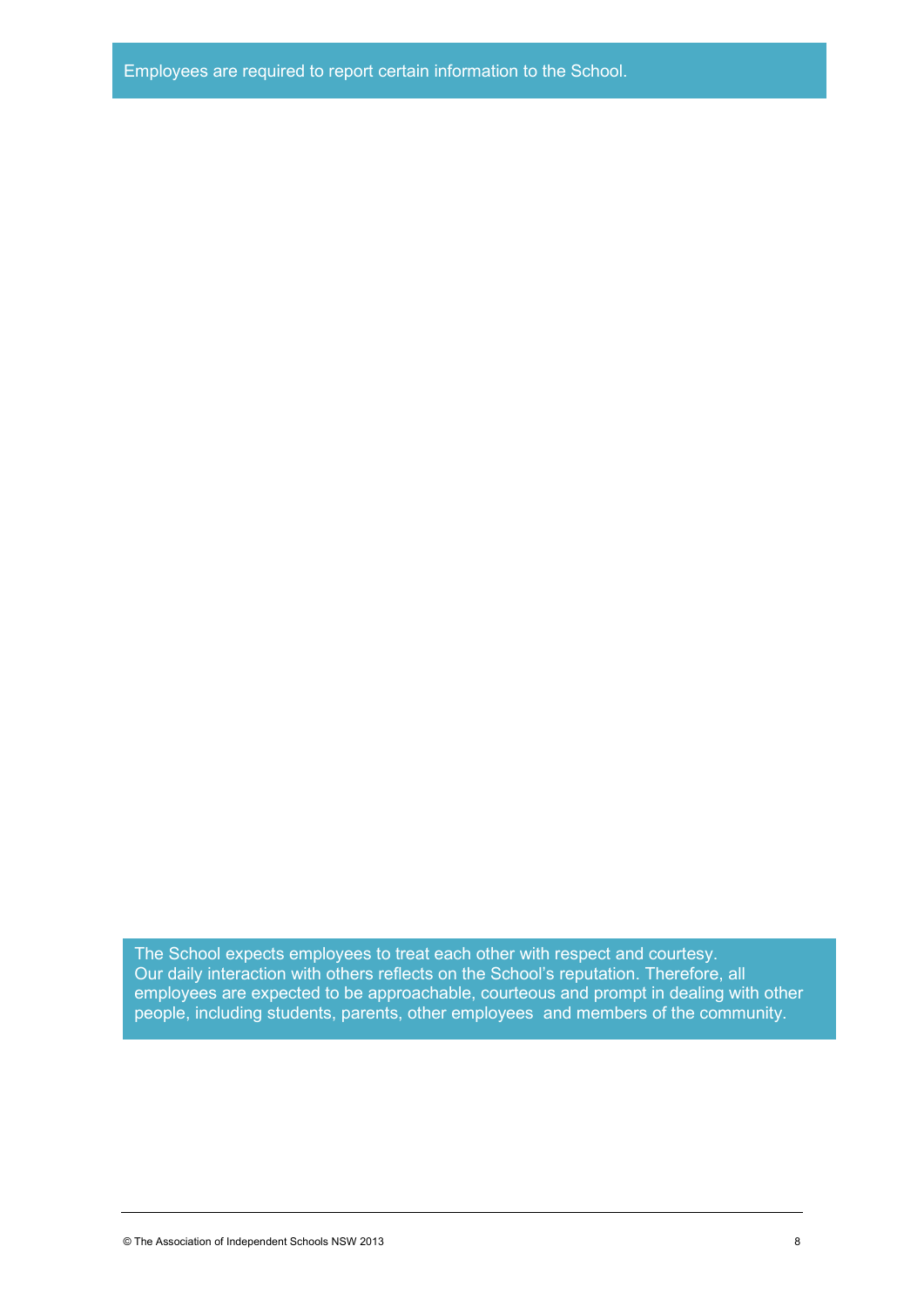## **4. Respect for people**

- 4.1 Employees who work with students have a special responsibility in presenting themselves as appropriate role models for those students. Modelling effective leadership and respect in your interactions with students can have a profoundly positive influence on a student's personal and social development.
- 4.2 Similarly, it is important for you to treat your colleagues, other employees, contractors, students and parents with respect. Rude or insulting behaviour, including verbal and non-verbal aggression, abusive, threatening, intimidating or derogatory language and physical abuse or intimidation towards other employees, contractors, students and parents is unacceptable. You must not use information and communication technologies, such as email, mobile phones, text or instant messaging, blogs, social media sites and other websites to engage in this type of behaviour.
- 4.3 You must not discriminate against, or harass for any unlawful reason, or bully for any reason any employee, contractor, student or parent. Your obligations in this regard, including the list of unlawful reasons, are set out in the School's *Discrimination, Harassment and Bullying Policies*. Unlawful harassment or discrimination may constitute an offence under the *[Anti-Discrimination Act](http://www.legislation.nsw.gov.au/scanview/inforce/s/1/?TITLE=%22Anti-Discrimination%20Act%201977%20No%2048%22&nohits=y48)* 1977 or federal discrimination legislation. Bullying may be a breach of your obligations under work health and safety legislation or your duty of care at common law.
- 4.4 You should ensure that you are aware of the School's *Discrimination, Harassment and Bullying Policies*. If you believe you are being unlawfully harassed or discriminated against or bullied:
	- (a) where you feel comfortable ask the person to stop, or make it clear that you find the behaviour offensive or unwelcome. It may be useful to speak with your supervisor or Department Head in the first instance to seek guidance on how to do this; and/or
	- (b) raise the issue as a grievance in accordance with the School's *Discrimination, Harassment and Bullying Policies*as soon as possible after the incident(s) have occurred.
- 4.5 The School takes reports of unlawful discrimination and harassment or bullying seriously and will consider action it considers appropriate if such conduct is found to have occurred including disciplining or dismissing offenders. Many incidents can be addressed effectively if reported early.
- 4.6 If you lie about or exaggerate a complaint, the School will view this as a very serious matter, and you may be disciplined or dismissed.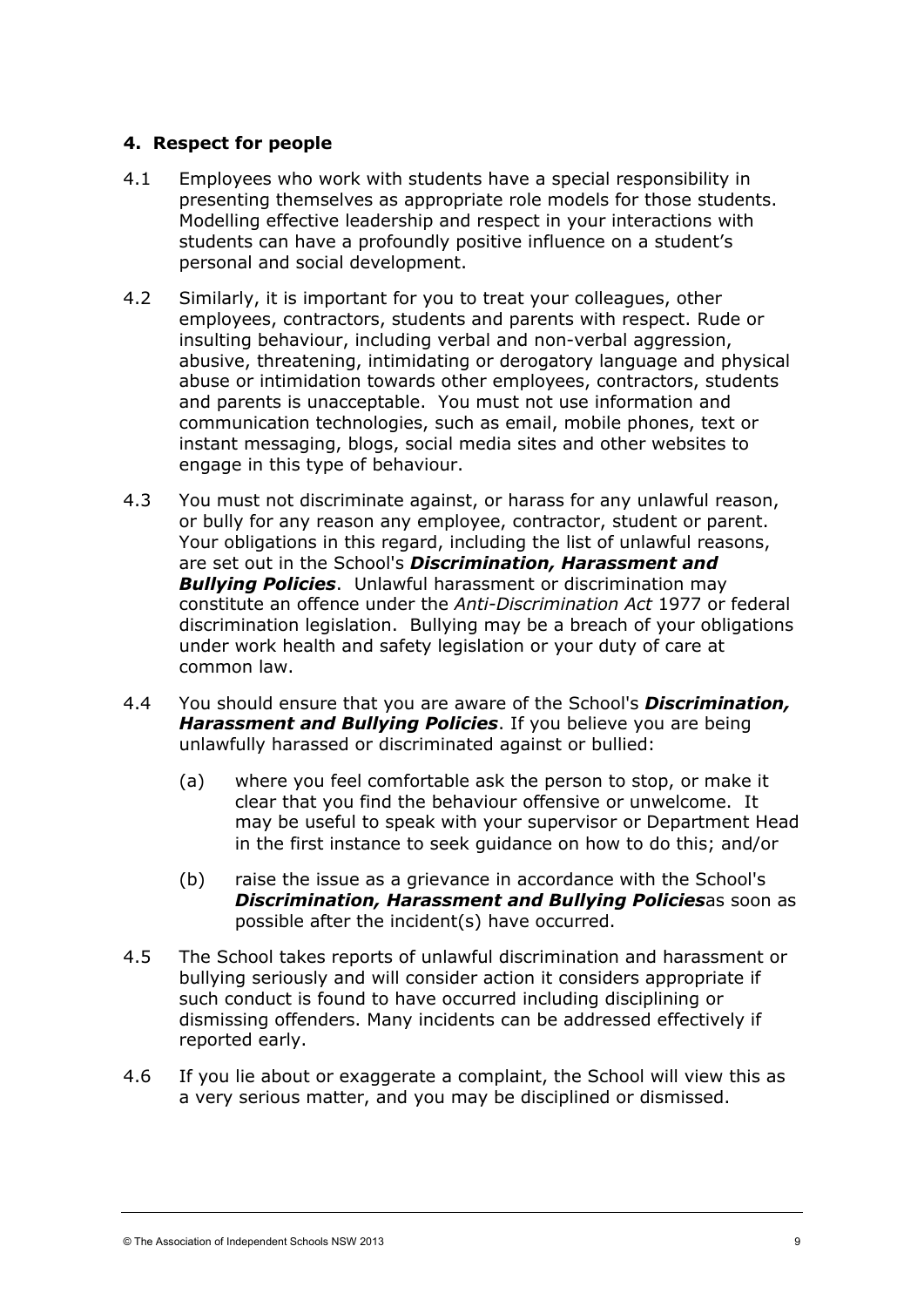# **5. DUTY OF CARE AND WORK HEALTH AND SAFETY**

## **Duty of care**

- 5.1 As a School employee, you have a duty of care to students in your charge. That duty is to take all reasonable steps to protect students from risks of harm that can be reasonably predicted. For example, risks from known hazards and from foreseeable risk situations against which preventative measures can be taken. The standard of care that is required, for example the degree of supervision, needs to be commensurate with the students' maturity and ability.
- 5.2 Duty of care to students applies during all activities and functions conducted or arranged by the School. The risks associated with any activity need to be assessed and managed before the activity is undertaken.
- 5.3 You should ensure that you are aware of the School's policies and procedures relating to *Duty of Care, Excursions and Class Trips.*

## **Work health and safety**

- 5.4 You also have a responsibility under work health and safety legislation to take care of your own health and safety at work. It is also your responsibility to ensure that your activities do not place at risk the health and safety of your co-workers, students or other persons that you may come into contact with at work.
- 5.5 Considerations of safety relate to both physical and psychological wellbeing of individuals.
- 5.6 You should ensure that you are aware of and the School's *Work Health & Safety policy and procedures*.

## **Supervision of students**

- 5.7 You should take all reasonable steps to ensure that no student is exposed to any unnecessary risk of injury.
- 5.8 You should be familiar with and comply with the School's evacuation procedures.
- 5.9 Students should not be left unsupervised either within or outside of class. You should be punctual to class and allocated supervision.
- 5.10 You should remain with students at after school activities until all students have been collected. In the event that a student is not collected you should remain with the student until collected, or seek advice from your supervisor.
- 5.11 Playground supervision is an integral part of the responsibility of staff. It must take precedence over other activities. It is unacceptable to be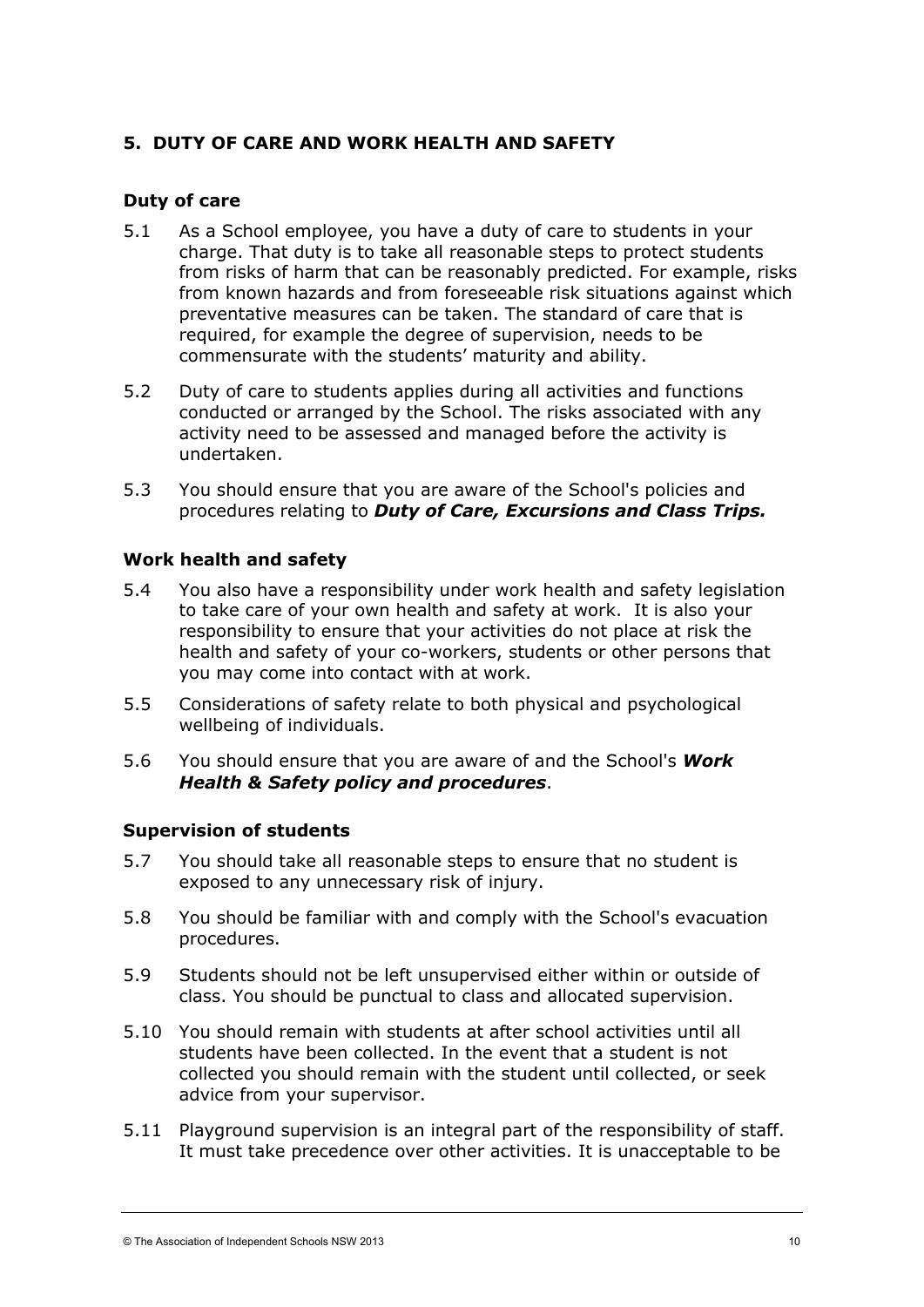late. You should actively supervise your designated area, being vigilant and constantly moving around.

- 5.12 You should be alert to bullying or any other form of discriminatory behaviour, and report incidents to the appropriate staff member. Additional detail about student bullying is set out in the **Bullying Policy**
- 5.13 Ill or injured students should be attended to by the supervising staff member. Should additional assistance be required you should contact the relevant medical professional.
- 5.14 You should ensure that you understand and comply with the School's policy in regard to the storage and administration of prescribed medication to students see **Health and Medication Policy and Procedure.**

As a School employee, you are expected to always behave in ways that promote the safety, welfare and well-being of children and young people. You must actively seek to prevent harm to children and young people, and to support those who have been harmed. While not all employees are required to manage and supervise students, it is important for all School employees to understand and observe the [School's child protection policies.](https://www.det.nsw.edu.au/policiesinter/category/search.do;jsessionid=996b1e21bc27d844859b076404e91c6a52b3e8a22d7.e34Sa3ePc30Sbi0LbxuPax0KbxuSe0;jsessionid=996b1e21bc27d844859b076404e91c6a52b3e8a22d7.e34Sa3ePc30Sbi0LbxuPax0KbxuSe0?level=Schools&categories=Schools|Wellbeing|Child+protection)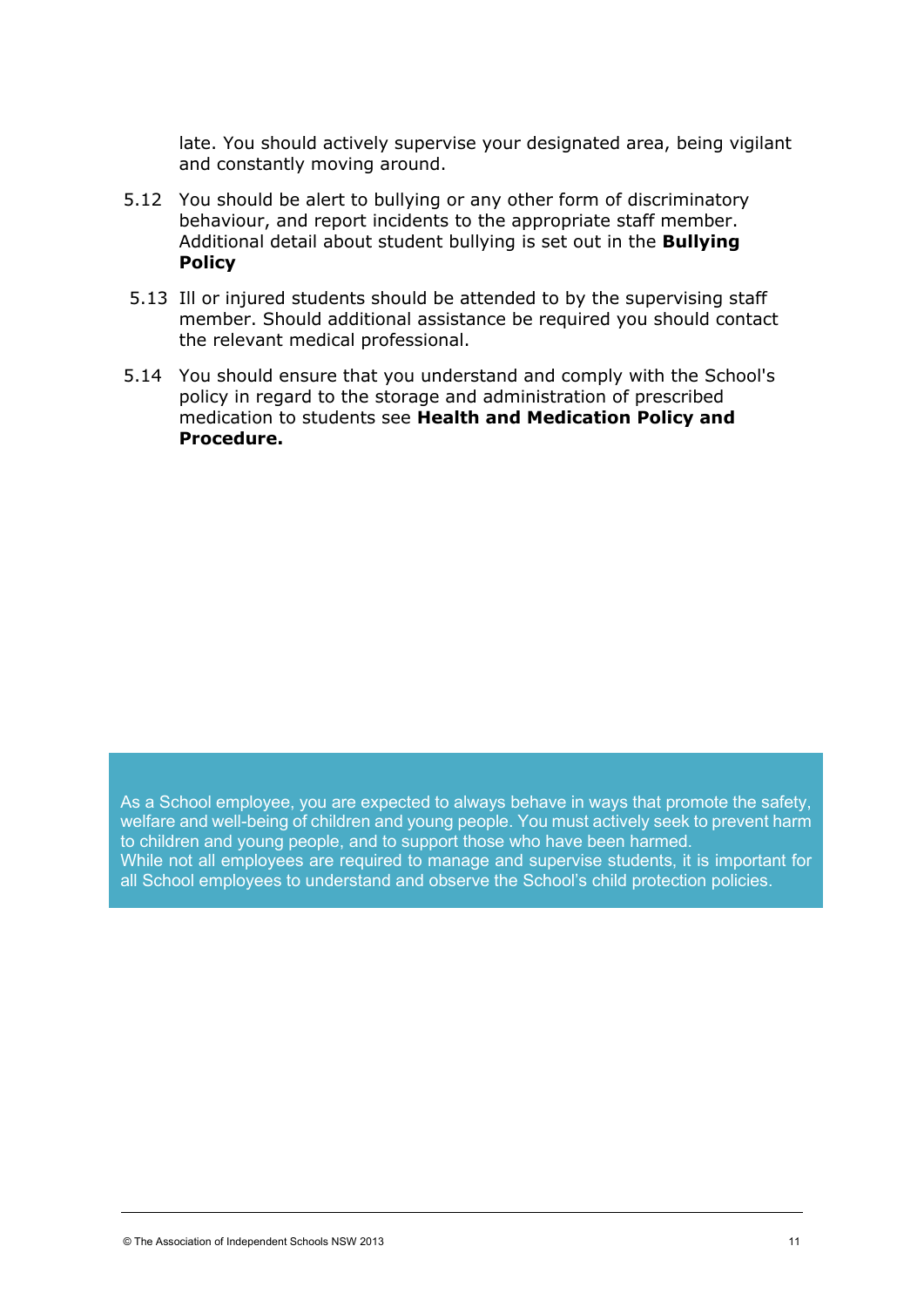# **6. PROFESSIONAL RELATIONSHIPS BETWEEN EMPLOYEES AND STUDENTS**

#### **Supervision of students**

- 6.1 You should avoid situations where you are alone in an enclosed space with a student. Where you are left with the responsibility of a single student you should ensure that this is in an open space in view of others. Where this is not possible or practical it should be discussed with your supervisor and/or the Principal.
- 6.2 You should never drive a student in your car unless you have specific permission from your supervisor and/or the Principal to do so. In the event of an emergency you should exercise discretion but then report the matter to your supervisor.
- 6.3 If you wish to conduct a private conversation with a student you should consider the time and venue carefully to avoid placing yourselves in a vulnerable situation. It is preferable to leave the door open. You should not locate yourself between the student and the door.
- 6.4 When confiscating personal items, such as mobile phones or hats, ask students to hand them to you. Only take items directly from students in circumstances where concern exists for the safety of the student or others and your own safety is not jeopardised by this action

## **Physical contact with students**

- 6.5 You must not impose physical punishment on a student in the course of your professional duties.
- 6.6 When physical contact with a student is a necessary part of the teaching/learning experience you must exercise caution to ensure that the contact is appropriate and acceptable. You should seek reassurance from the student by asking for a volunteer if necessary to demonstrate a particular activity.
- 6.7 Attention to the toileting needs of young children should be done with caution. It may be appropriate to have the door open. For students with a disability the management of toileting needs should be included in the student's individual management plan.
- 6.8 When congratulating a student, a handshake, pat on the shoulder or brief hug are acceptable as long as the student is comfortable with this action. Kissing of students is not acceptable.
- 6.9 Assessing a student who is injured or ill may necessitate touching the student. Always advise the student of what you intend doing and seek their consent.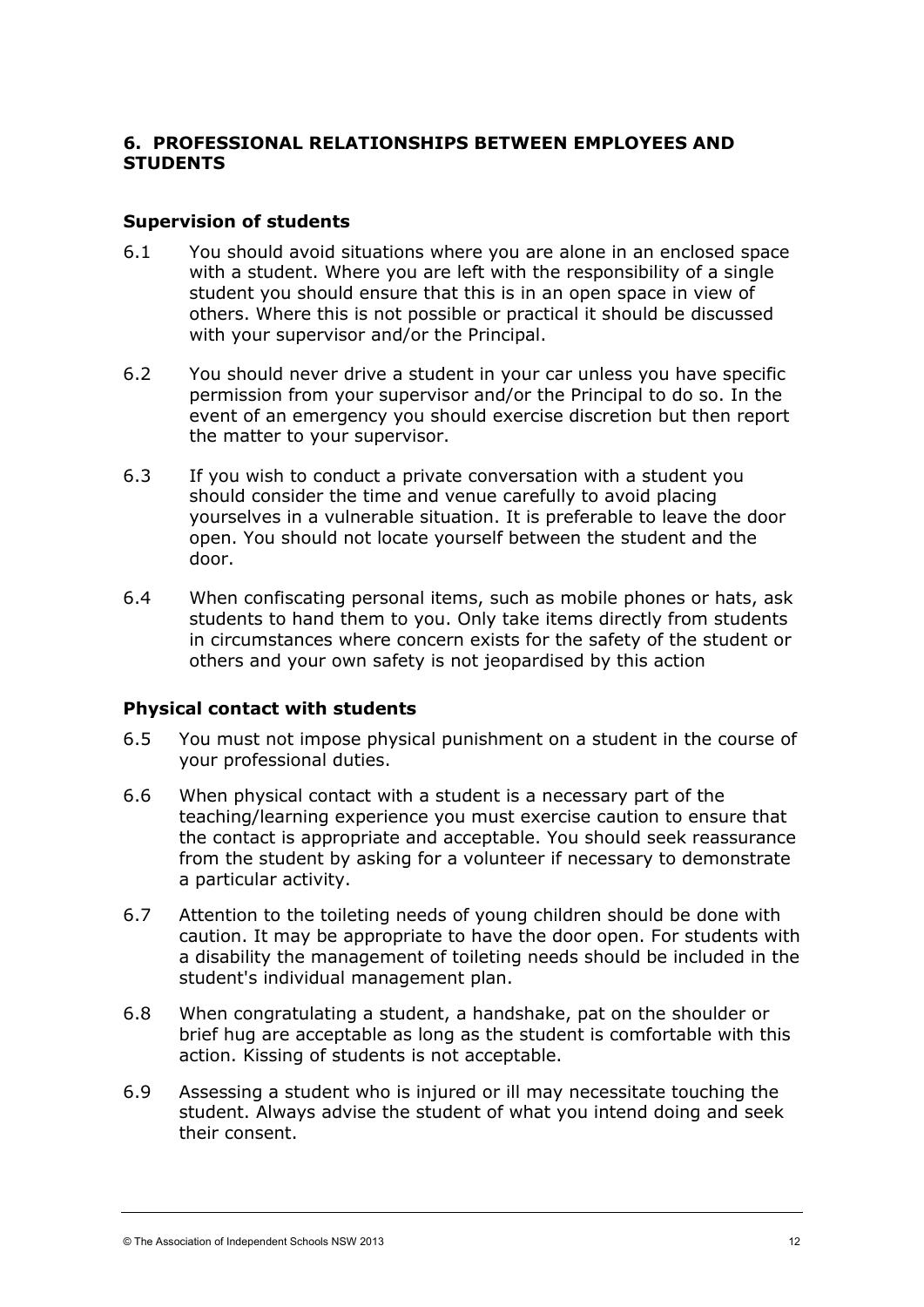6.10 Sometimes in ensuring duty of care you may be required to restrain a student from harming him or herself or others using reasonable force. Any such strategy must be in keeping with the School's behaviour management practices or individual student management plans. You should report and document any such incidents.

#### **Relationships with students**

- 6.11 You must not have a romantic or sexual relationship with a student. It is irrelevant whether the relationship is homosexual or heterosexual, consensual or non-consensual or condoned by parents or caregivers. You are reminded of:
	- (a) the law prohibiting sexual relations with a person under the age of consent (16 years); and
	- (b) the law prohibiting sexual relations between a teacher and their student under the age of 18 years.
- 6.12 You must not develop a relationship with any student that is, or that can be interpreted as having a personal rather than a professional interest in a student. An overly familiar relationship with any student (including any adult student) that you are responsible for teaching, tutoring, advising, assessing, or for whom you provide pastoral or welfare support raises serious questions of conflict of interest, trust, confidence, dependency, and of equality of treatment. Such relationships may also have a negative impact on the teaching and learning environment for other students and colleagues, and may carry a serious reputational risk for the School.
- 6.13 If you consider that a student is being overly familiar, seeking to establish a personal relationship with you or has developed a 'crush' on you, you should report your concerns to your supervisor and/or the Principal as soon as possible so that a plan can be developed to manage the situation effectively and sensitively.
- 6.14 At all times when speaking with students care must be taken to use appropriate language. You must always treat students with respect and without favouritism. There is no place for sarcasm, derogatory remarks, inappropriate familiarity or offensive comments.
- 6.15 You may, as part of your pastoral care role, engage in discussion with students. This is entirely appropriate. However you must be cautious about making personal comments about a student or asking questions that probe your own or a student's sexuality or relationships. You must not hold conversations with a student of an intimately personal nature where you disclose information about yourself.
- 6.16 You must not:
	- (a) invite students to your home;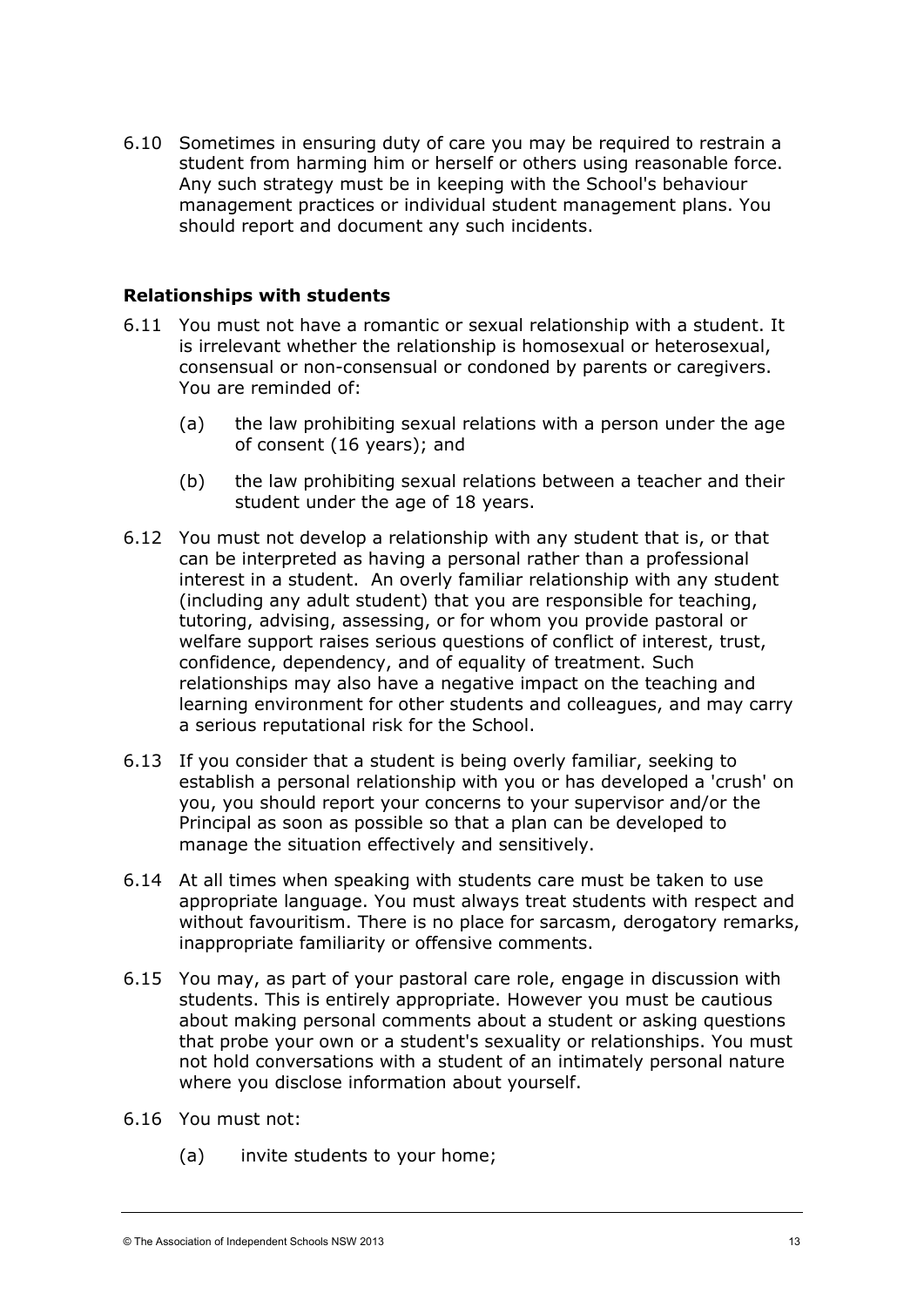- (b) visit students at their home; or
- (c) attend parties or socialise with students,

unless you have the express permission of the Principal and their parents or care giver.

- 6.17 You must not engage in tutoring or coaching students from the School without the express permission of the Principal.
- 6.18 You must not invite students to join your personal electronic social networking site or accept students' invitations to join their social networking site (see Section 7 - **Appropriate use of electronic communication and social networking sites**).
- 6.19 You must not give gifts to students. You should also carefully consider your position before accepting any gift from a student (see Section 10 - **Declaring gifts, benefits and bribes**)
- 6.20 Wherever practical, you should avoid teaching or being involved in educational decisions involving family members or close friends. Where it is not practical to avoid such situations completely, another member of staff should make any significant decisions relating to the student's assessments and have those endorsed by a supervisor.
- 6.21 You should be aware of, and sensitive to, children with culturally diverse or indigenous backgrounds and cultural practices that may influence the interpretation of your behaviour.

## **Child protection**

- 6.22 You must be aware of and comply with the School's *Child Protection Policy*.
- 6.23 As set out in **Section 3** you must report any concerns you may have about any other employee, contractor or volunteer engaging in 'reportable conduct' or any allegation of 'reportable conduct' that has been made to you to the Principal. This includes self-disclosure if the allegation involves you.
- 6.24 Broadly, 'reportable conduct' includes:
	- (a) any sexual offence, or sexual misconduct, committed against, with, or in the presence of, a child (including a child pornography offence); or
	- (b) any assault, ill-treatment or neglect of a child; or
	- (c) any behaviour that causes psychological harm to a child,

whether or not the child consents.

6.25 Reportable conduct does not extend to: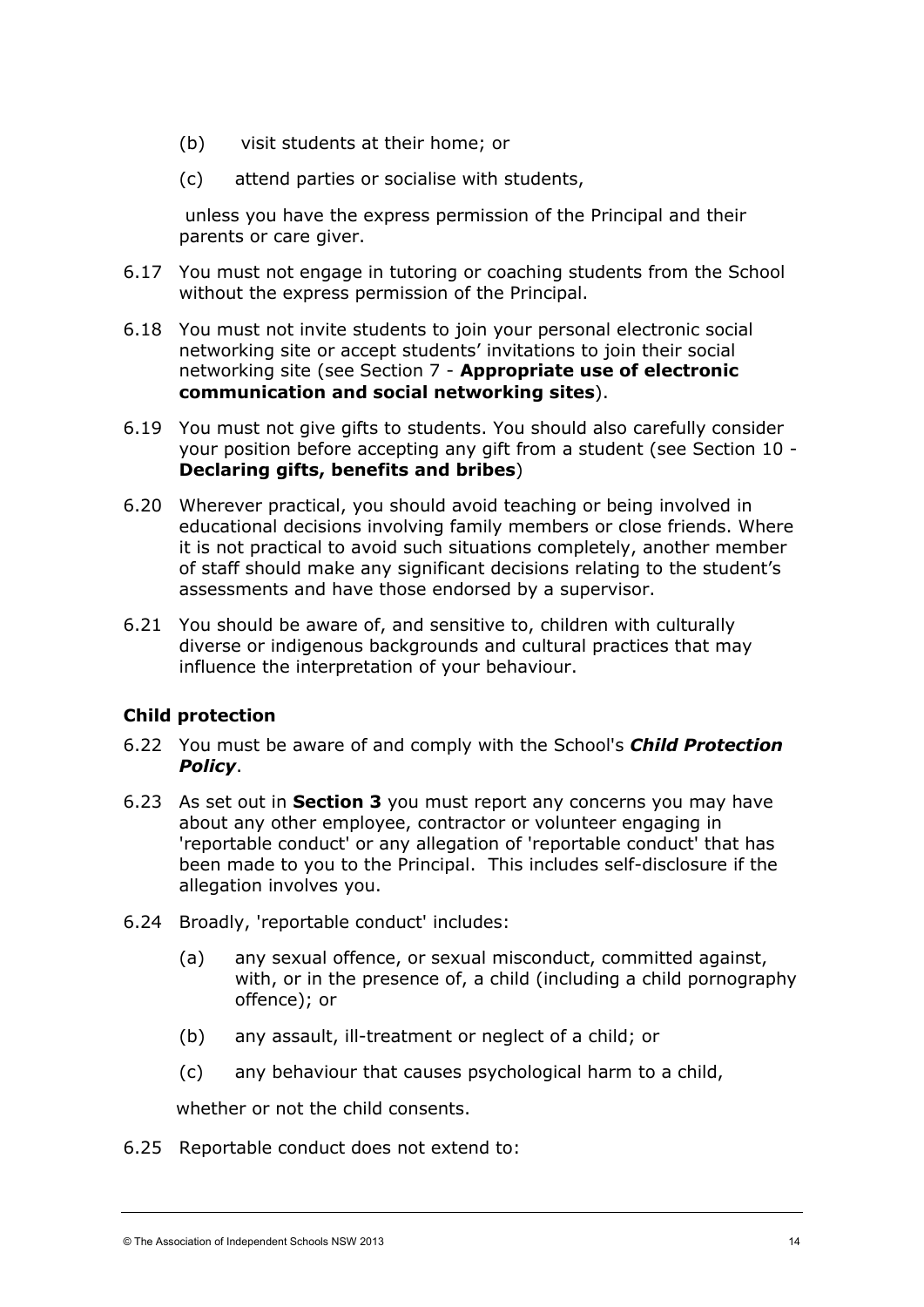- (a) conduct that is reasonable for the purposes of the discipline, management or care of children, having regard to the age, maturity, health or other characteristics of the children and to any relevant codes of conduct or professional standards, or
- (b) the use of physical force that, in all the circumstances, is trivial or negligible, but only if the matter is to be investigated and the result of the investigation recorded under workplace employment procedures; or
- (c) conduct that is exempted from notification by a Class or Kind Agreement<sup>[2](#page-13-0)</sup>.

6.26 For further information about 'reportable conduct' see the School's *Child Protection Policy*.

6.27 **The requirements outlined in Section 6 in relation Supervision, Physical Contact and Relationships with Students set professional boundaries in relation to your behaviour. They make clear what behaviour is unacceptable and could amount to reportable conduct**.

#### **The Working With Children Check**

- 6.28 The Working With Children Check is a prerequisite for paid and unpaid child-related work. Under Part 2, section 6 of the *Child Protection (Working With Children) Act 2012*, child-related work is defined as work in a specific child-related role or face-to-face contact with children in a child-related sector[3](#page-13-1).
- 6.29 You must have a Working With Children Check clearance which will be valid for a period of five years. You are responsible for renewing your Working With Children Check every five years.

<span id="page-13-0"></span> $<sup>2</sup>$  A Class or Kind Agreement is an agreement between the Ombudsman and an agency (eg the Association</sup> of Independent Schools of NSW on behalf of its member schools) that allows for certain kinds of less serious reportable conduct to be exempted from notification to the Ombudsman but the Head of Agency must still conduct a workplace investigation.

<span id="page-13-1"></span><sup>&</sup>lt;sup>3</sup> If you are already in paid child-related work, or you are a volunteer, you will be phased in over a five year period commencing 15 June 2013, according to schedule provided by the Office of the Children's Guardian.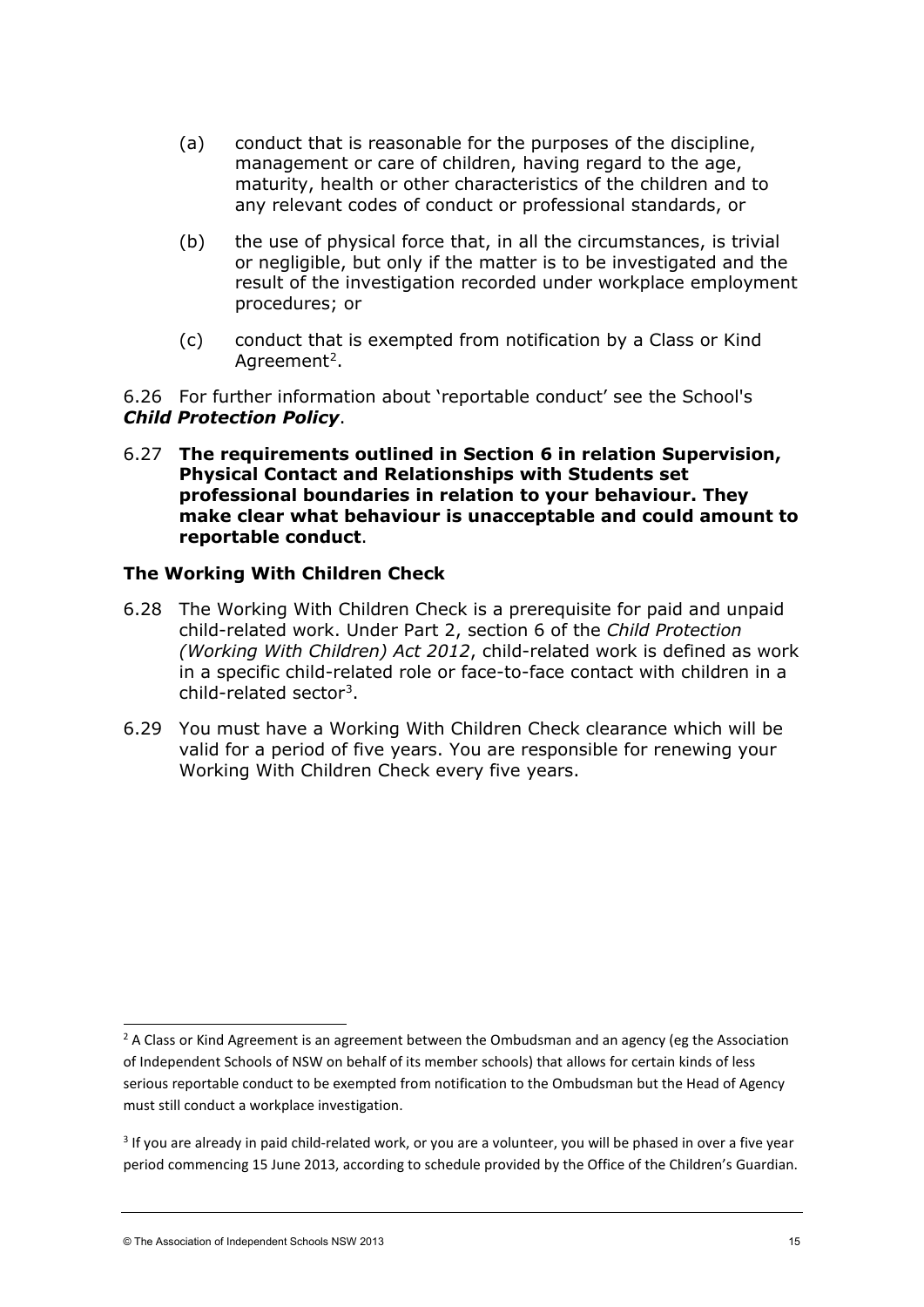The School provides electronic communication facilities for its students and employees for educational or administrative purposes. It monitors and views data stored or transmitted using the School's facilities. By its nature, electronic communication is a fast and informal way of communicating. However, once a document or image has been sent there is no way to recall it and it exists forever.

## **7. APPROPRIATE USE OF ELECTRONIC COMMUNICATION AND SOCIAL NETWORKING SITES**

## **7.1 You must comply with the School's** *Information Technology, Computer, Telephone and Equipment Code of Use and Social Networking Policy***. This includes:**

(a) exercising good judgment when using electronic mail, following the principles of ethical behaviour;

(b) using appropriate and professional language in electronic mail messages;

- (c) being aware that if an issue addressed in an email becomes the subject of a legal dispute, then those emails would be discoverable: that is, the court and all parties to the dispute would be entitled to see them;
- (d) not sending messages that are harassing, discriminatory, defamatory, threatening, abusive or obscene;
- (e) not inviting students into your personal social networking site or accept an invitation to theirs;
- (f) not using social networking sites to email or contact students;
- (g) remembering transmission, storage, promotion or display of offensive, defamatory, or harassing material is strictly forbidden; and
- (h) reporting any situations where you become aware of the inappropriate use of electronic communication and social networking sites.

#### **7.2 You must never use the School's networks to view, upload, download or circulate any of the following materials:**

- (a) sexually related or pornographic messages or material;
- (b) violent or hate-related messages or material;

(c) racist or other offensive messages aimed at a particular group or individual;

(d) malicious, libellous or slanderous messages or material; or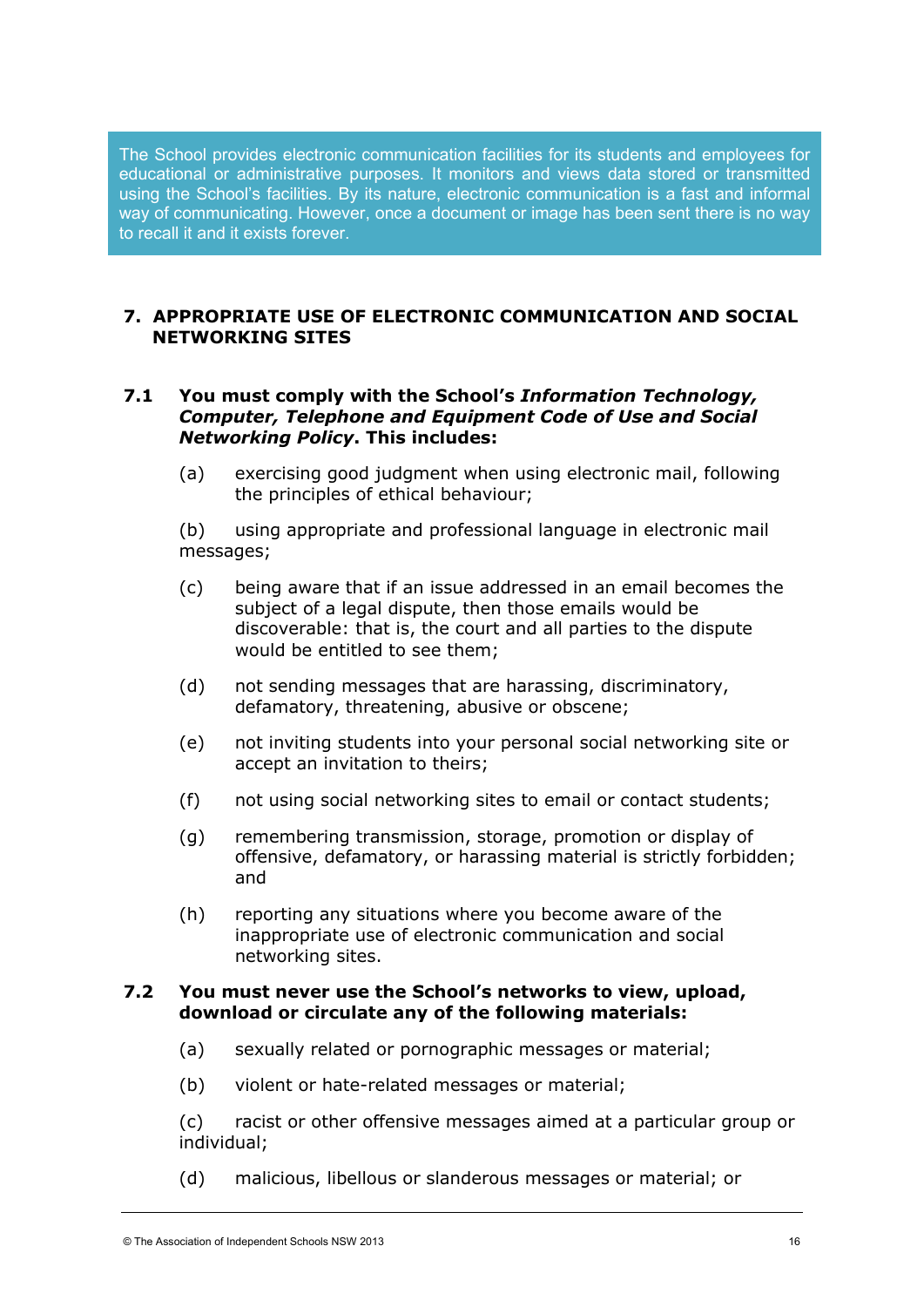(e) subversive **or other messages or material related to illegal activities.**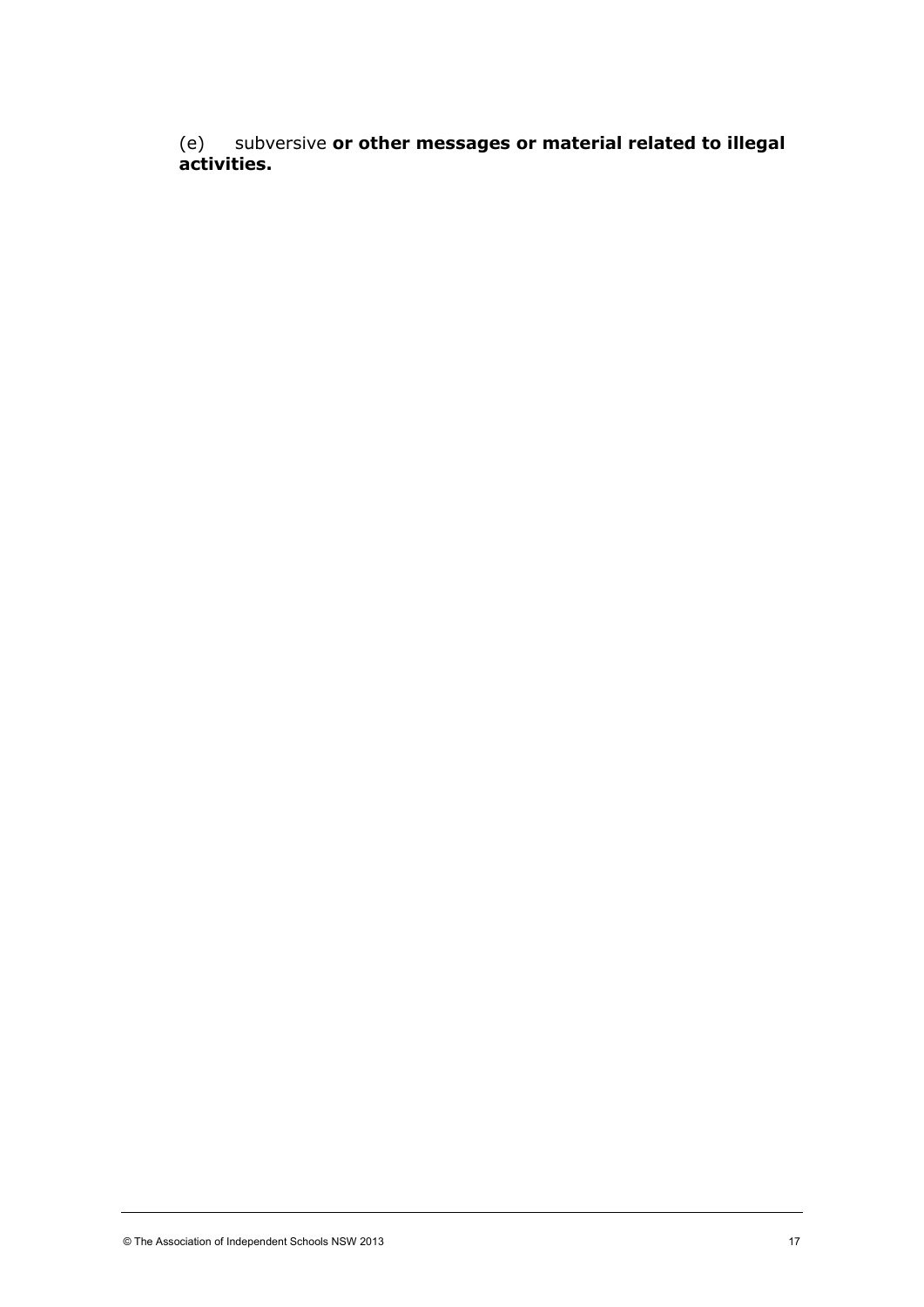# **8. USE OF ALCOHOL, DRUGS AND TOBACCO**

Work Health and Safety is of fundamental importance to the School. Maintaining a safe work environment requires everyone's continuous cooperation.

- 8.1 You are responsible for ensuring your capacity to perform your duties is not impaired by the use of alcohol or drugs and that the use of such substances does not put at risk you or any other person's health and safety.
- 8.2 As a School employee, you must:
	- (a) not attend work under the influence of alcohol, illegal drugs or non-prescribed and/or restricted substances;
	- (b) not consume alcohol, illegal drugs or non-prescribed and/or restricted substances while at work;
	- (c) notify your supervisor if you are aware that your work performance or conduct could be adversely affected as a result of the effect of a prescribed drug;

(d) take action to resolve any alcohol or other drug-related problems that you have; and

(e) consult with your supervisor or Principal if you are concerned about working with other employees who may be affected by drugs or alcohol.

## **Drugs**

- 8.3 As a School employee, you must not:
	- (a) have illegal drugs in your possession while at work. Any illegal drugs found on School property or in the possession of any person on School property may result in disciplinary action including the termination of your employment and referral to the Police;
	- (b) give students or other employees illegal drugs or restricted substances, or encourage or condone their use; and
	- (c) supply or administer prescription or non-prescription drugs to students unless authorised to do so.

## **Alcohol**

8.4 You must not take alcohol to School or consume it during School hours or at any School function at any time School students are present, including those events conducted outside School premises unless expressly permitted to do so by the Principal. A School function is any occasion organised by the School and/or in the School's name,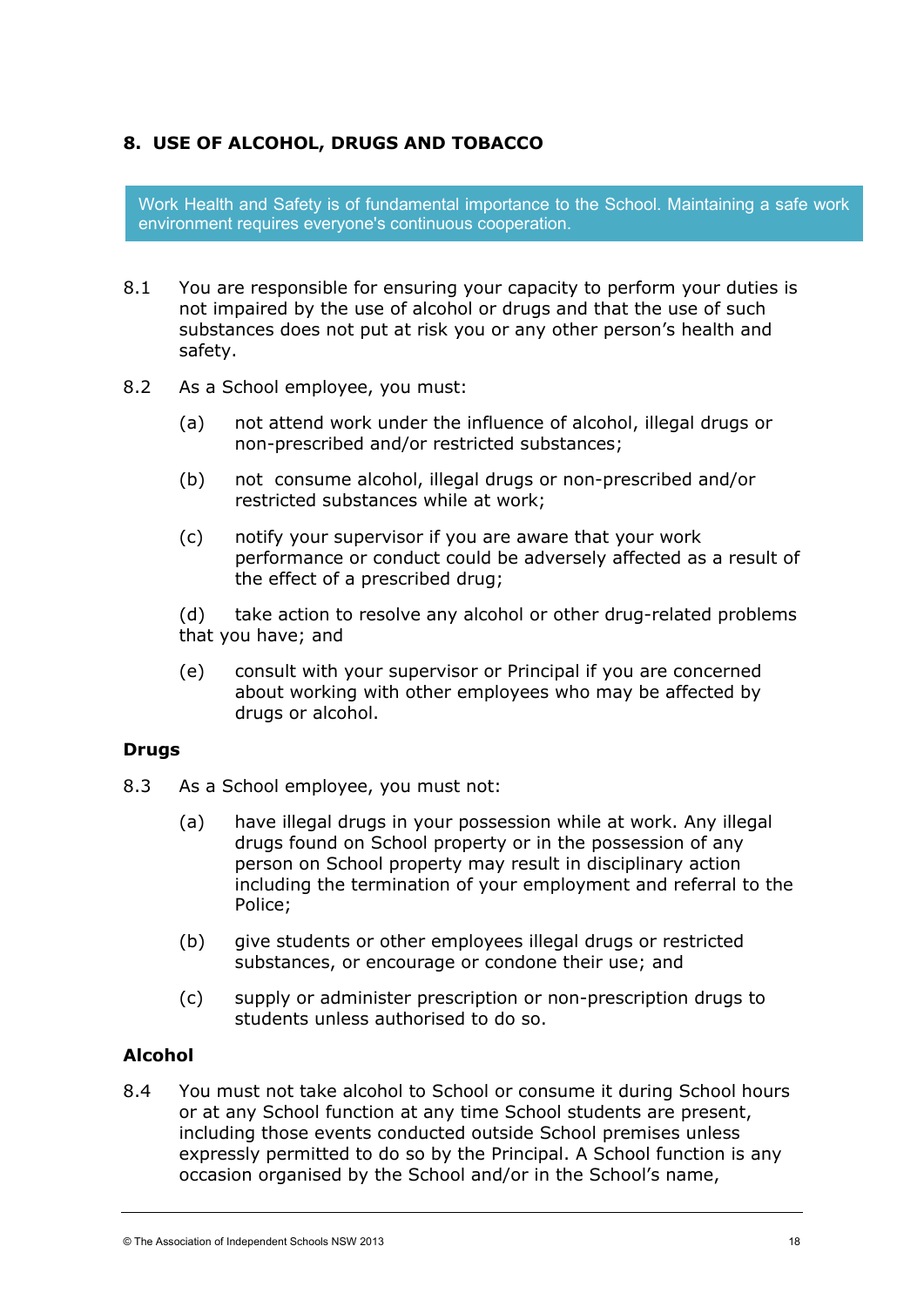including dances, farewells, excursions, sporting fixtures and fund raising events.

- 8.5 You must not:
	- (a) purchase alcohol for, or give alcohol to, any School student (or to any other person under the age of 18 years); and
	- (b) encourage or condone the use of alcohol by students of any age during educational activities.

#### **Tobacco**

- 8.6 You must not smoke or permit smoking in any School buildings, enclosed area or on School grounds. This includes all buildings, gardens, sports fields, cars and car parks.
- 8.7 You must not purchase tobacco or tobacco products for any School student, or give them tobacco or tobacco products.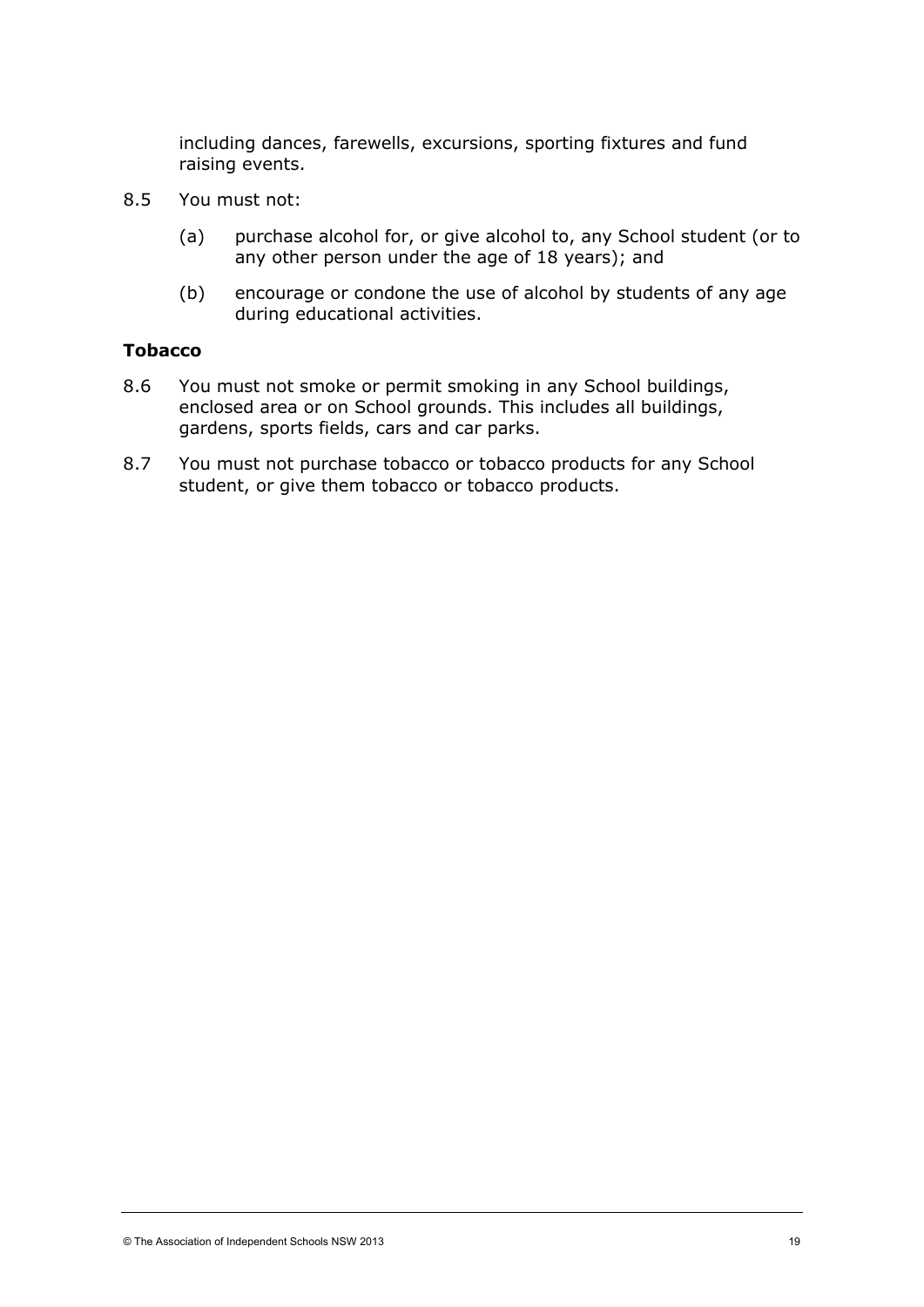# **9. IDENTIFYING AND MANAGING CONFLICTS OF INTEREST**

Private interests can, or have the potential to, influence a person's capacity to perform their duties and in turn compromise their integrity and that of the School.

9.1 As a School employee, you must not act in conflict with the School's best interests. A conflict of interests can involve:

(a) pecuniary interests i.e. financial gain or loss or other material benefits;

(b) non-pecuniary interests i.e. favours, personal relationships and associations.

#### **It may not only be about your own interests. It may include:**

- (a) the interests of members of your immediate family or relatives (where these interests are known);
- (b) the interests of your own business partners or associates, or those of your workplace; or
- (c) the interests of your friends.
- 9.2 When faced with a situation in which conflict of interests may be present, you should report any potential or real conflict to your supervisor or the Principal.
- 9.3 You should also report situations where a superior or colleague who has an identified conflict is, or may be perceived as, unduly influencing your decision.

As an employee, you may be offered a gift or benefit as an act of gratitude. There are some circumstances when to refuse a gift would be perceived as rude, insulting or hurtful. You are expected to exercise sound judgment when deciding whether to accept a gift or benefit.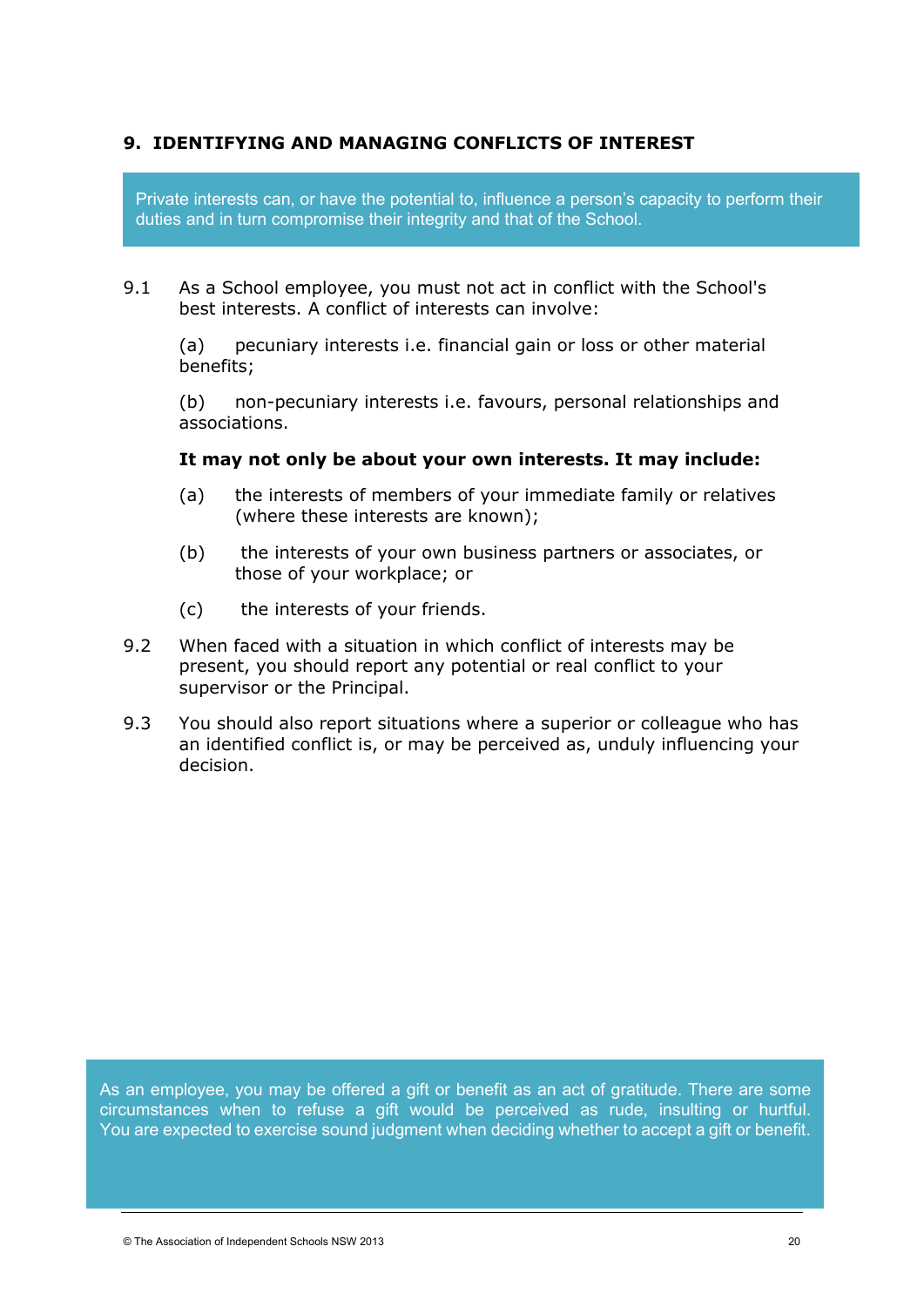## **10. DECLARING GIFTS, BENEFITS AND BRIBES**

- 10.1 If you are offered a bribe (i.e. anything given in order to persuade you to act improperly), you must refuse it, explain why it is not appropriate, and immediately report the matter to the Principal.
- 10.2 Accepting gifts and other benefits has the potential to compromise your position by creating a sense of obligation and undermining your impartiality. It may also affect the reputation of the School and its staff. You must not create the impression that any person or organisation is influencing the School or the decisions or actions of any of its employees.
- 10.3 If you are offered a gift or benefit, you should always consider the value and purpose of a gift or benefit before making any decision about accepting it. A gift that is more than nominal value (\$50) must not become personal property. You should either politely refuse it or advise the contributor that you will accept it on behalf of the School.
- 10.4 When such a gift is accepted, you must advise your Principal. They will determine how it should be treated and make a record of its receipt. Depending on the nature and value of the gift, it may be appropriate to record the gift in the asset register as a donation or other such record established for that purpose.
- 10.5 Sometimes employees might, in the course of their work, win a prize of significant monetary value e.g. a computer, from another organisation. Prizes are usually considered the property of the School. If you win a prize you must advise your supervisor or the Principal who will determine how the prize should be treated and recorded.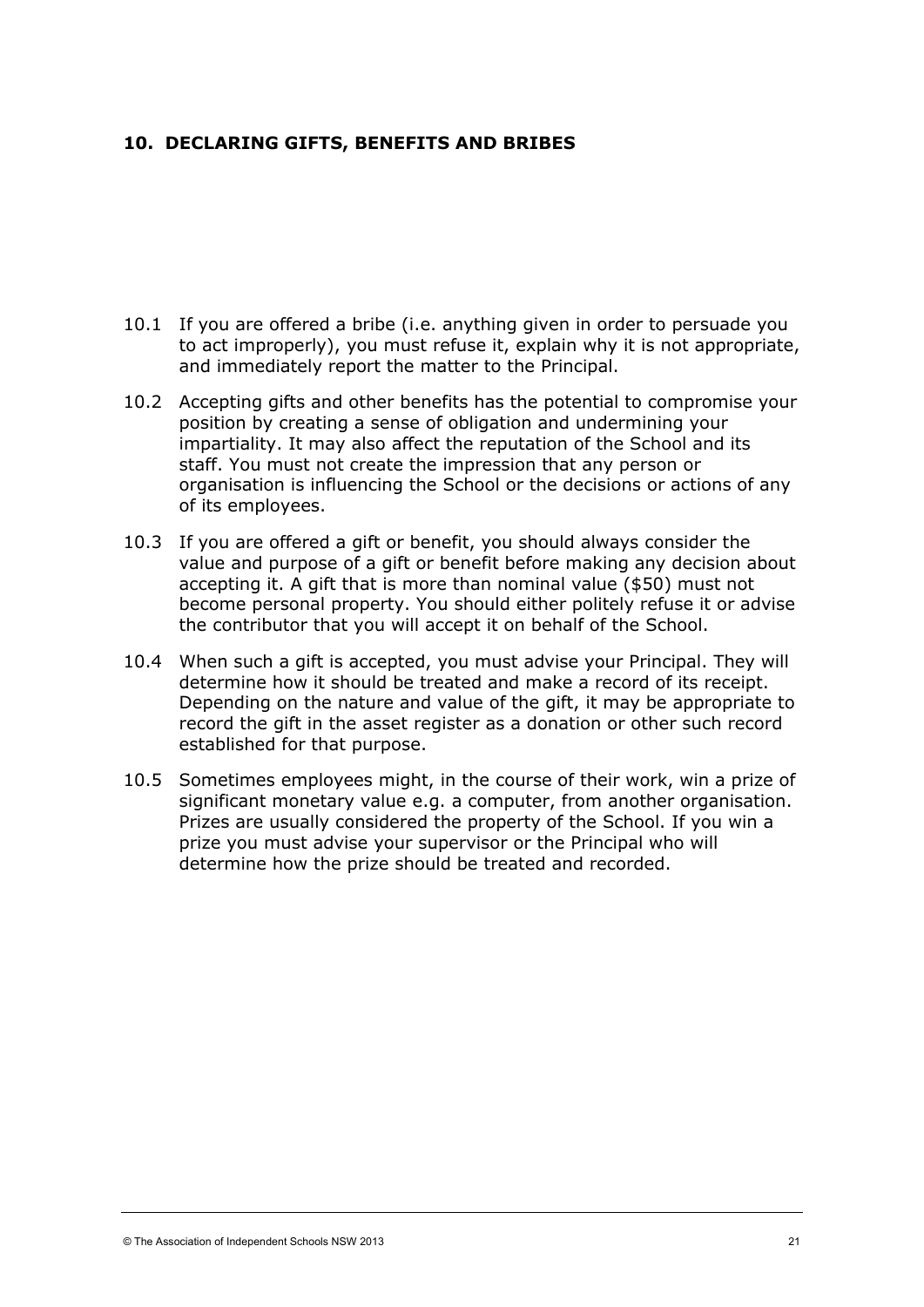# **11. COMMUNICATION AND PROTECTING CONFIDENTIAL INFORMATION**

#### **Communication**

- 11.1 You are required to comply with the essential parts of the school's **Privacy Policy.**
- 11.2 You should be mindful of confidentiality when in discussions with parents. You cannot provide a guarantee of confidentiality if the matter under discussion requires mandatory reporting.
- 11.3 You should not disclose personal information about another staff member to students or parents or discuss their work performance, except if authorised by the Principal in the context of grievance resolution.
- 11.4 All matters discussed in staff meetings and staff memos are to be treated confidentially and not discussed with students, members of the school community, or the public.
- 11.5 The media should not be given access to students or allowed entry to the School without the express permission of the Principal. You should not make any comments to the media about the School, students or parents without the express permission of the Principal.

## **Confidential information**

- 11.6 As a School employee, you must only use confidential information for the work-related purpose it was intended.
- 11.7 Unless authorised to do so by legislation, you must not disclose or use any confidential information without **the express permission of the Principal**.
- 11.8 You must make sure that confidential information, in any form, cannot be accessed by unauthorised people.

## **Privacy**

- 11.9 Sensitive and personal information should only be provided to people, either within or outside the School, who are authorised to have access to it.
- 11.10 You should always exercise caution and sound judgment in discussing the personal information of students, parents, staff and other people with other School employees. Normally information should be limited to those who need to know in order to conduct their duties, or to those who can assist in carrying out the School's work because of their expertise.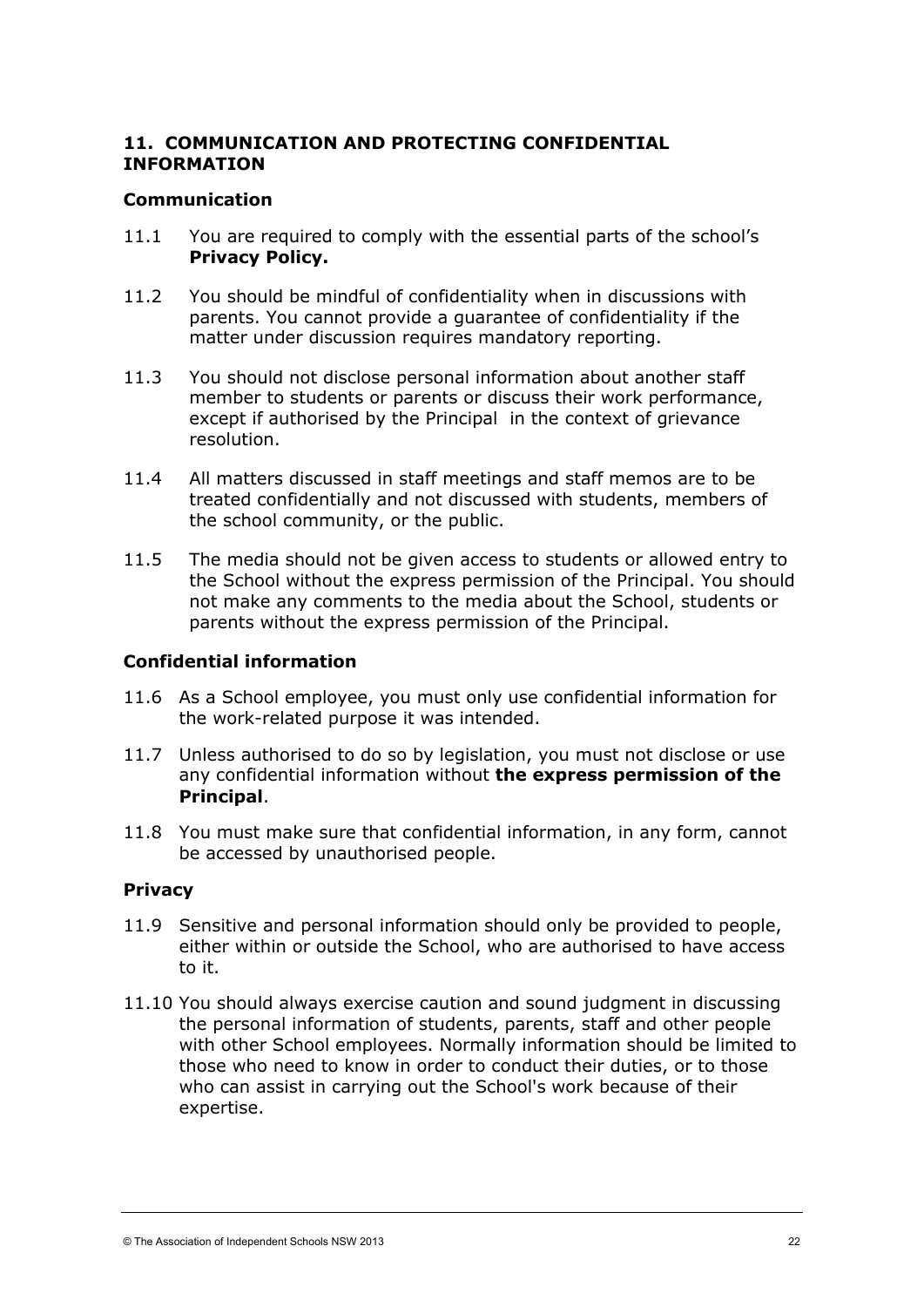#### **12. RECORD KEEPING**

- 12.1 All employees have a responsibility:
	- (a) to create and maintain full, accurate and honest records of their activities, decisions and other business transactions, and
	- (b) to capture or store records in the School's record systems.
- 12.2 You must not destroy or remove records without appropriate authority.
- 12.3 Supervisors have a responsibility to ensure that the employees reporting to them comply with their records management obligations.
- 12.4 Employees responsible for assessing and recording marks for students' work must do so accurately, fairly and in a manner that is consistent with relevant policy and the requirements of the School.
- 12.5 Employees must maintain the confidentiality of all official information and documents which are not publicly available or which have not been published.